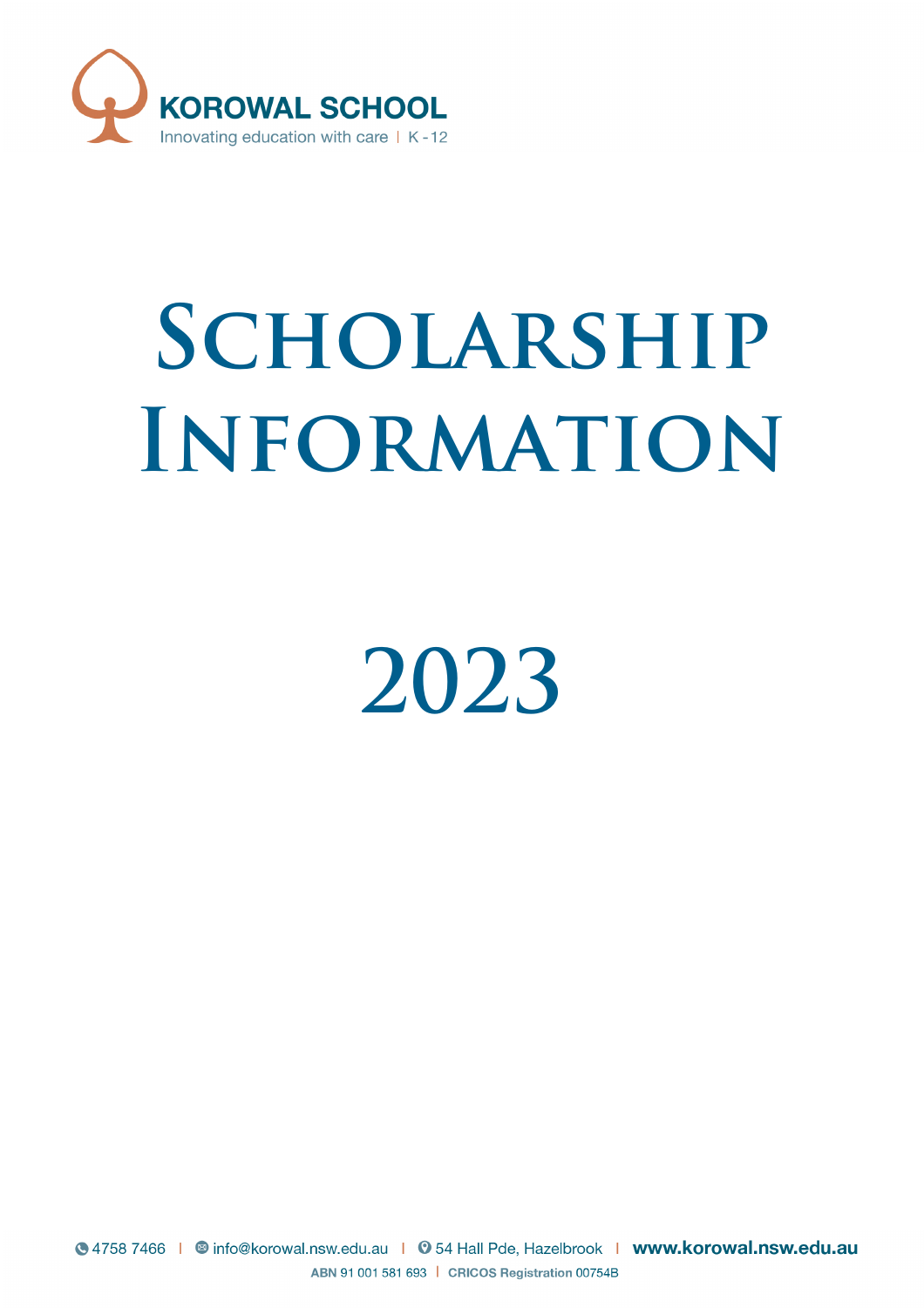

## **General Information**

Applications for our 2023 Scholarships have opened and will close on Friday 22 April 2022. Students entering Year 7 and Year 10 in 2023 are eligible to apply.

The scholarships available are Academic, Drama, Visual Arts & Music.

**All applicants must sit the ACER Scholarship tests**. Results of these tests are used to award Academic scholarships, and may be used as a guide only in the awarding of Drama, Music and Visual Art Scholarships.

Students registering for the Drama, Music and Visual Art Scholarship will be required to attend an audition, please ensure you read the information for each Scholarship category that your child is applying for to allow for preparation.

Awarded Scholarships are offered for a 3 year period. Successful applicants entering Year 7 will be awarded the Scholarship for Years 7, 8 and 9. Successful applicants entering Year 10 will be awarded the Scholarship for Years 10, 11 and 12.

The Scholarship is worth 25% of the School Fees.

### **Scholarship Categories**

Current Students & External Applicants are eligible to apply for Year 7, 2023 Scholarships. The categories are:

- Year 7 Academic
- Year 7 Visual Arts
- Year 7 Drama
- Year 7 Music

Current Students are eligible to apply for Year 10, 2023 Scholarships. The categories are:

- Year 10 Academic
- Year 10 Visual Arts
- Year 10 Drama
- Year 10 Music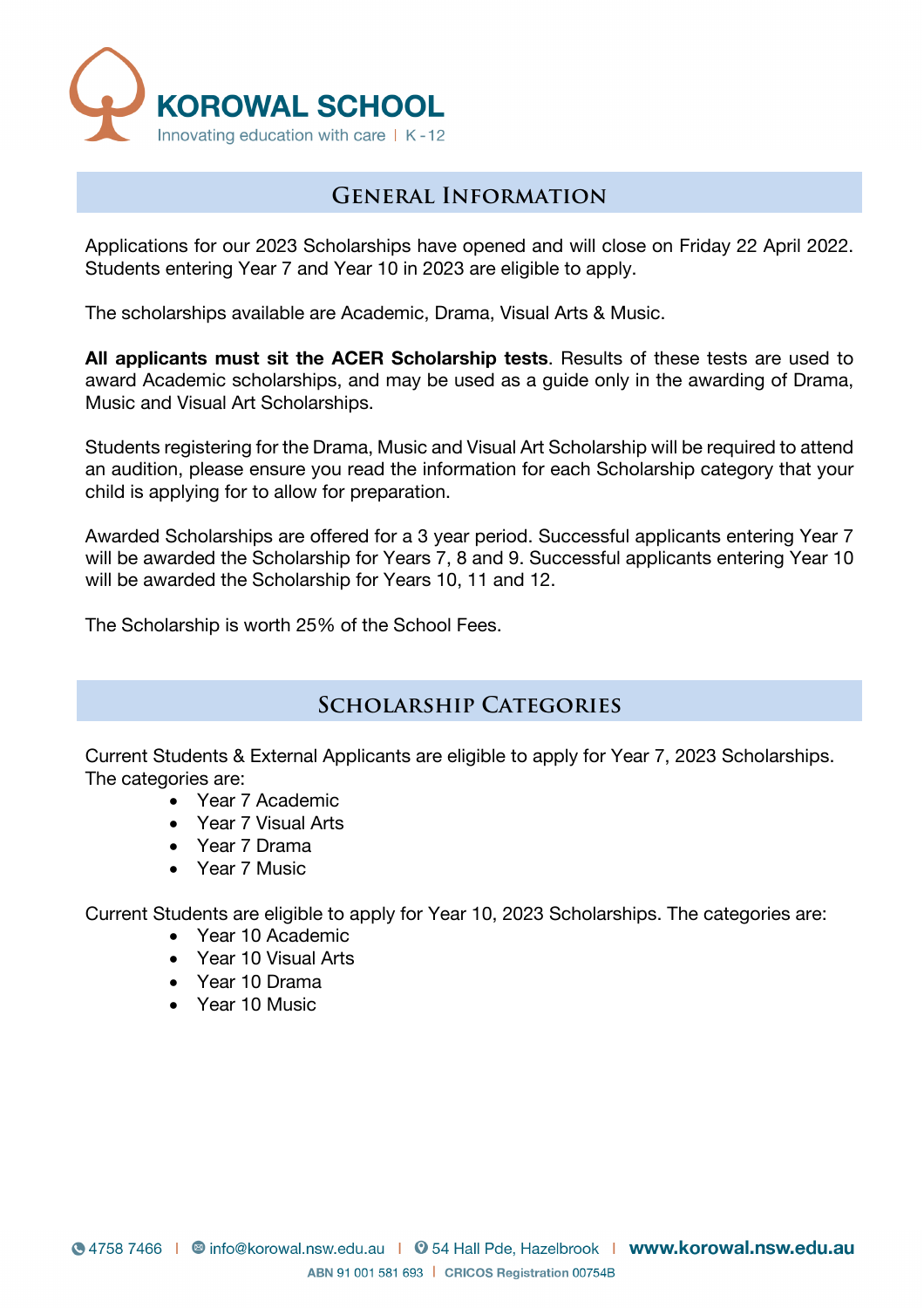

## **How to Register for a Scholarship**

Registration for Korowal School Scholarship Program, must be completed online via the ACER Scholarship Website https://scholarships.acer.edu.au **no later than Friday 22nd April 2022.** 

There is a fee of \$100 per child to register. The fee is **not applicable** per Scholarship Category. The fee allows students to register for as many of the categories as they would like in the 2023 Scholarship Selection Test.

# **Details of Acer Scholarship Testing**

# **The scholarship test will be held at Korowal School on Saturday 7th May, 2022.**

#### **All applicants must sit the ACER Scholarship tests.**

On the day of testing students need to arrive and report by 8.45am to the school Hall. Students will be escorted into the examination by our supervisors. Testing will be finished by 12noon. Please collect your child promptly at midday.

Latecomers may only be admitted during breaks between tests. If you are late and miss a test, you forfeit the opportunity to sit the test at Korowal School. We are not offering any additional test dates.

We will provide your child with pens/pencils and erasers. You should ensure that your child has warm clothing, covered shoes, several adequate snacks and drinks to ensure the comfort of your child during the examination and breaks. Mobile phones, bags and any additional equipment/property must be submitted at the door and returned as your child leaves.

See Drama, Visual Arts and Music Information for specific audition dates.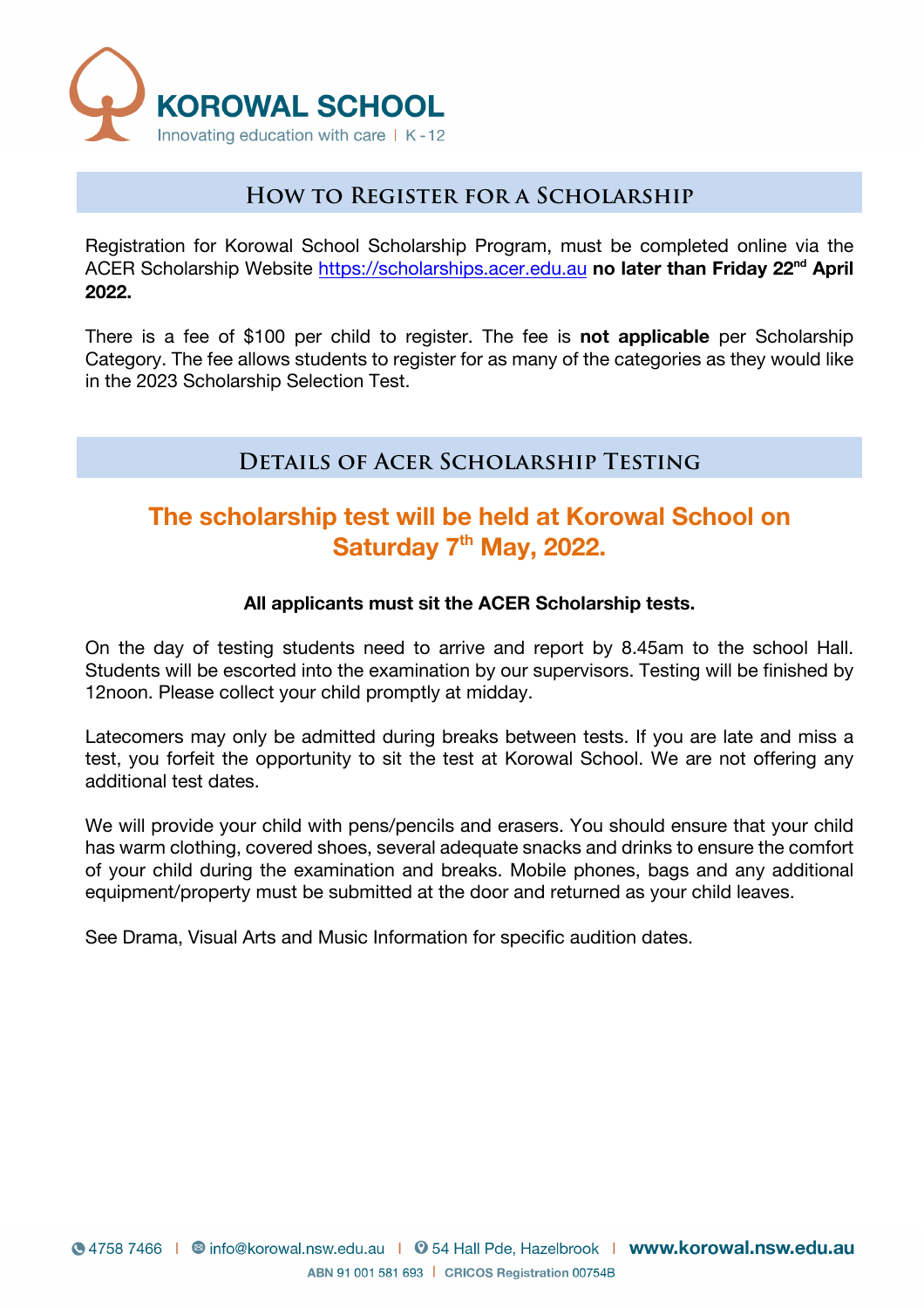

## **What to expect when sitting an official test**

Your parent/carer will need to drop you off at the School Hall by 8:45am on the day of the Scholarship Selection Testing. Your parent/carer will not be able to stay with you until the test starts, but we will be supervising and caring for you.

You will be asked to leave your bag/belongings in a secure location and then you will be seated in the room/hall.

You will have papers in humanities, maths and written expression. Pencils/pens, erasers and extra paper will be provided on your table. You will not need a calculator.

The instructions for each test will be read out and we will explain when you will have breaks and how long you have to complete each test.

Before any test starts, you will have the opportunity to ask questions. After each test there will be a short break before the next test continues. There will be one break half way through where you will be able to leave the hall and return to your belongings for a snack and a drink. Please bring food and drink with you in your bag. It is important to eat and remain hydrated.

You will not be allowed to talk once the test has commenced or during the test. If you have a question, you will need to raise your hand and wait for a supervisor to speak with you. The supervisor is not allowed to answer any questions relating to the test questions.

If you are tapping, chewing, whistling or making noise that may distract another applicant, you will be asked to stop. If you continue to make these noises, you will be asked to leave the test.

If you need to use the bathroom, you will be allowed to leave the test, use the bathroom and return to the test. You will not be able to go to your bag/belongings during any testing time. The most important thing is that you give it your best attempt. Remember to breathe and stay calm, as your brain will be clearer if you do.

Enjoy the challenge!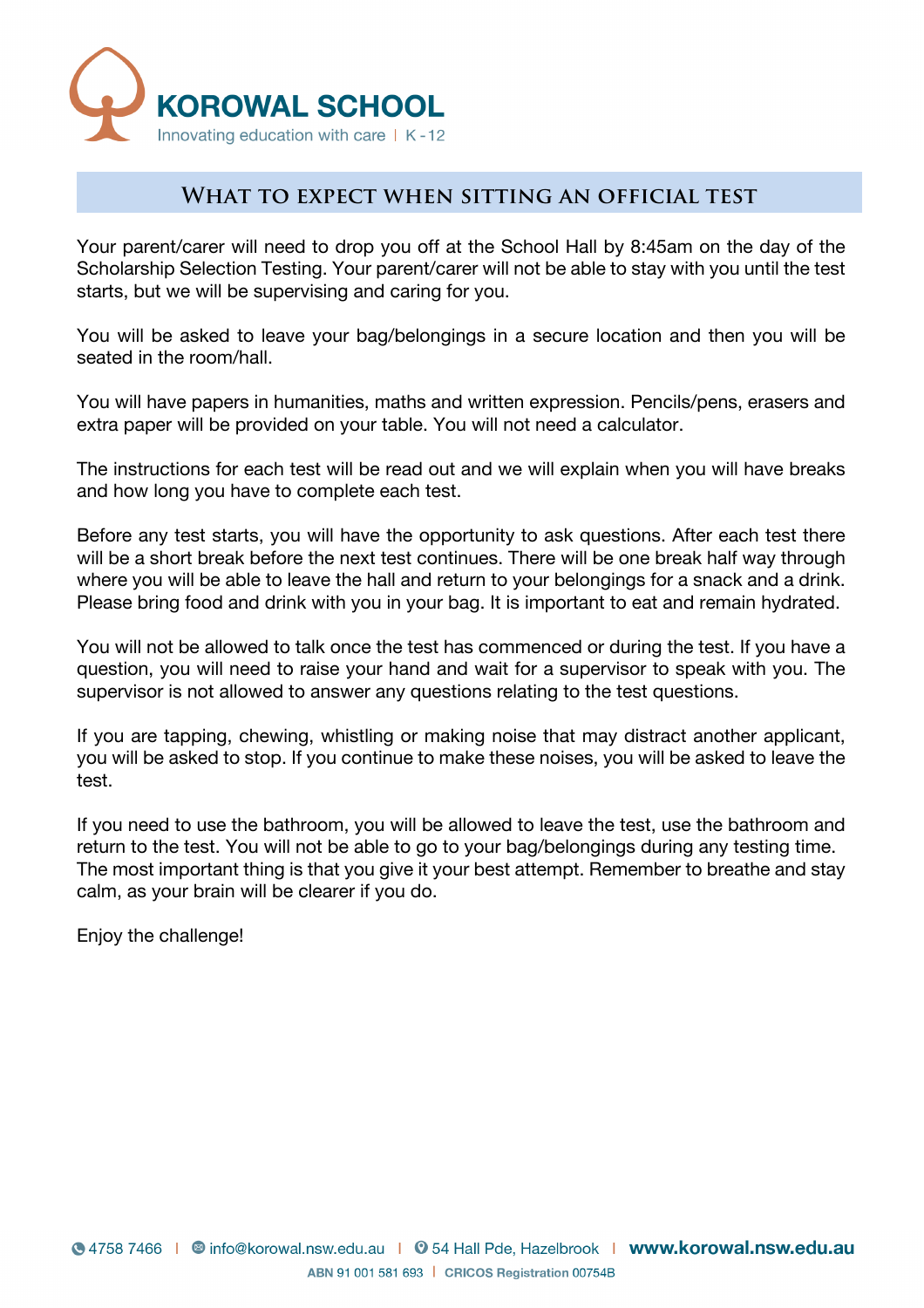

# **Drama Audition Information**

# **The Drama Auditions will be held at Korowal School (date to be advised)**

Please note: Drama auditions are held in addition to the ACER Scholarship Test.

#### **Preparation Advice:**

Please arrive in time to start promptly at the scheduled time. Auditions will be held in the School Hall. Wear clothing and shoes appropriate to movement and physical expression, such as sports gear. You may audition barefoot.

The audition will be held for 1hr.

The hour will be structured as follows:

- A group warm-up and improvisation section which will allow you to demonstrate your abilities to work creatively with others.
- A piece of scripted material will be provided for students to stage and perform a basic dialogue with a partner.

Come with an enthusiastic, collaborative attitude ready to work with others and individually to demonstrate your attributes in this area of education.

We would like to congratulate all participants simply for being willing to show up and give this process a go. Regardless of the outcome, this is something to be proud of in and of itself.

Yours Sincerely, Kelly Wyburd Drama Teacher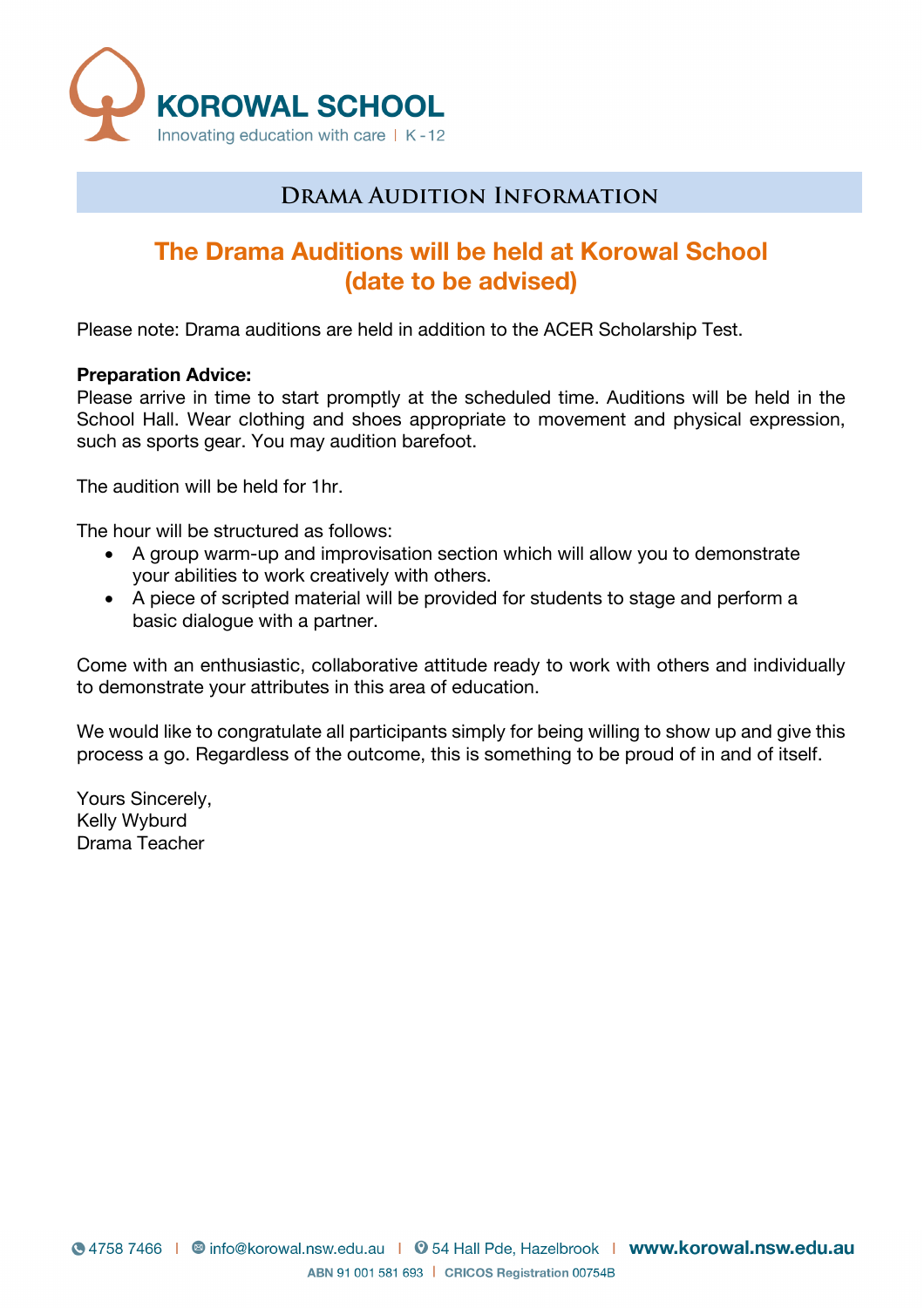

## **Visual Art Drawing Session Information**

# **The Visual Art Drawing Session will be held at Korowal School (date to be advised)**

Please note: The Visual Art drawing session is held in addition to the ACER Scholarship Test.

#### **Drawing Session**

The drawing session will be conducted in the Art rooms at Korowal. You will be asked to make a pencil and/or pastel drawing of an arrangement of objects set up in the room. All materials will be supplied and you are allowed one hour to complete the drawing. We will be assessing the candidate's ability to perceive and interpret form, surfaces and spatial relationships.

#### **Portfolio:**

Please present a portfolio containing up to four examples of your artwork on the day of the test. This may include work produced at school, at home, or at Art classes, and may include 4D as well as 2D work. In addition, you may submit a Visual Diary and you may wish to write a statement of up to 100 words about your interest in art.

The school will retain the Art works for 4-6 weeks after the drawing session at which time they can be collected from the Art Room.

In accepting a Visual Art scholarship at Korowal, students are expected to take Visual Art as an elective subject in Years 9 and 10 or Pathways (depending on scholarship awarded) and to contribute to the artistic life of the school.

Yours Sincerely, Anne Mashal Visual Art Teacher